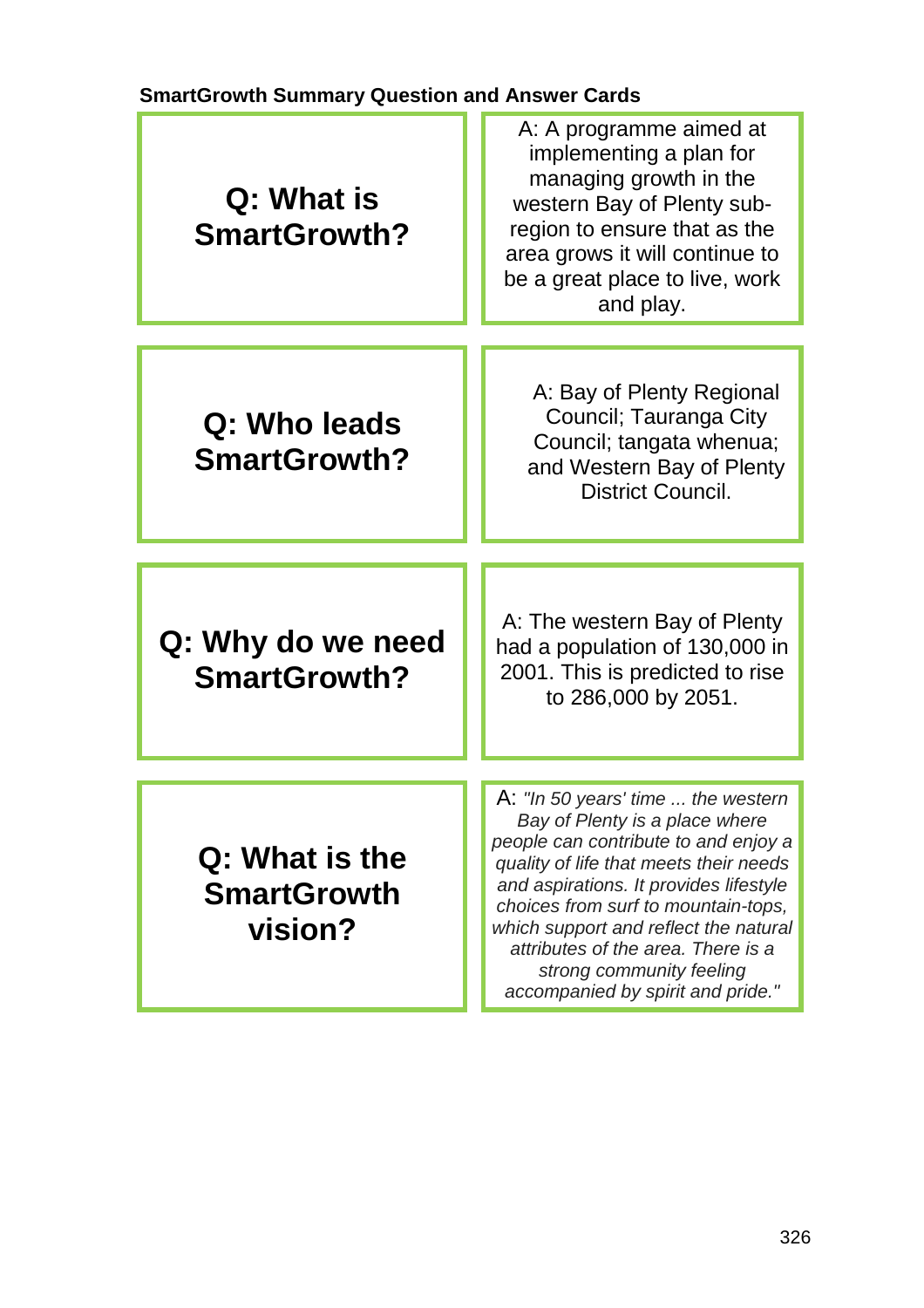| Q: Where is<br>SmartGrowth?                                         | A: SmartGrowth is located in<br>the western Bay of Plenty sub-<br>region which includes<br><b>Tauranga City and Western</b><br>Bay of Plenty districts.            |
|---------------------------------------------------------------------|--------------------------------------------------------------------------------------------------------------------------------------------------------------------|
| Q: What do we mean<br>by the term<br>'population<br>movement'       | A: Migration and mobility within<br>a population.                                                                                                                  |
| Q: What is<br>'household<br>consumption'?                           | A: Household consumption<br>includes - how much money is<br>spent by a household AND the<br>kinds of products and services<br>that are consumed by a<br>household. |
| Q: What do we mean<br>by the term<br>'population<br>sustainability' | A: The capacity of the<br>environment to support a<br>population in the longer term.                                                                               |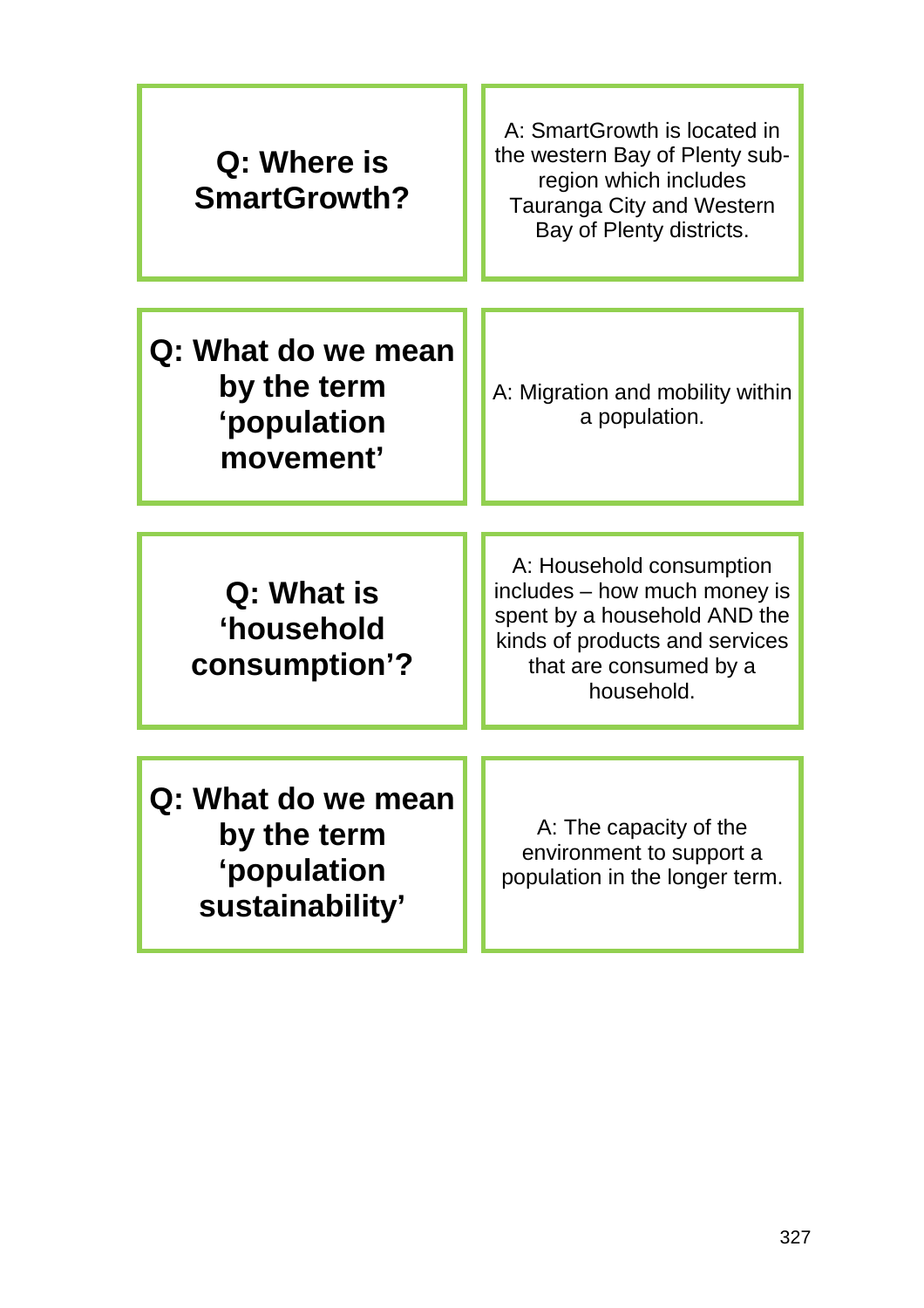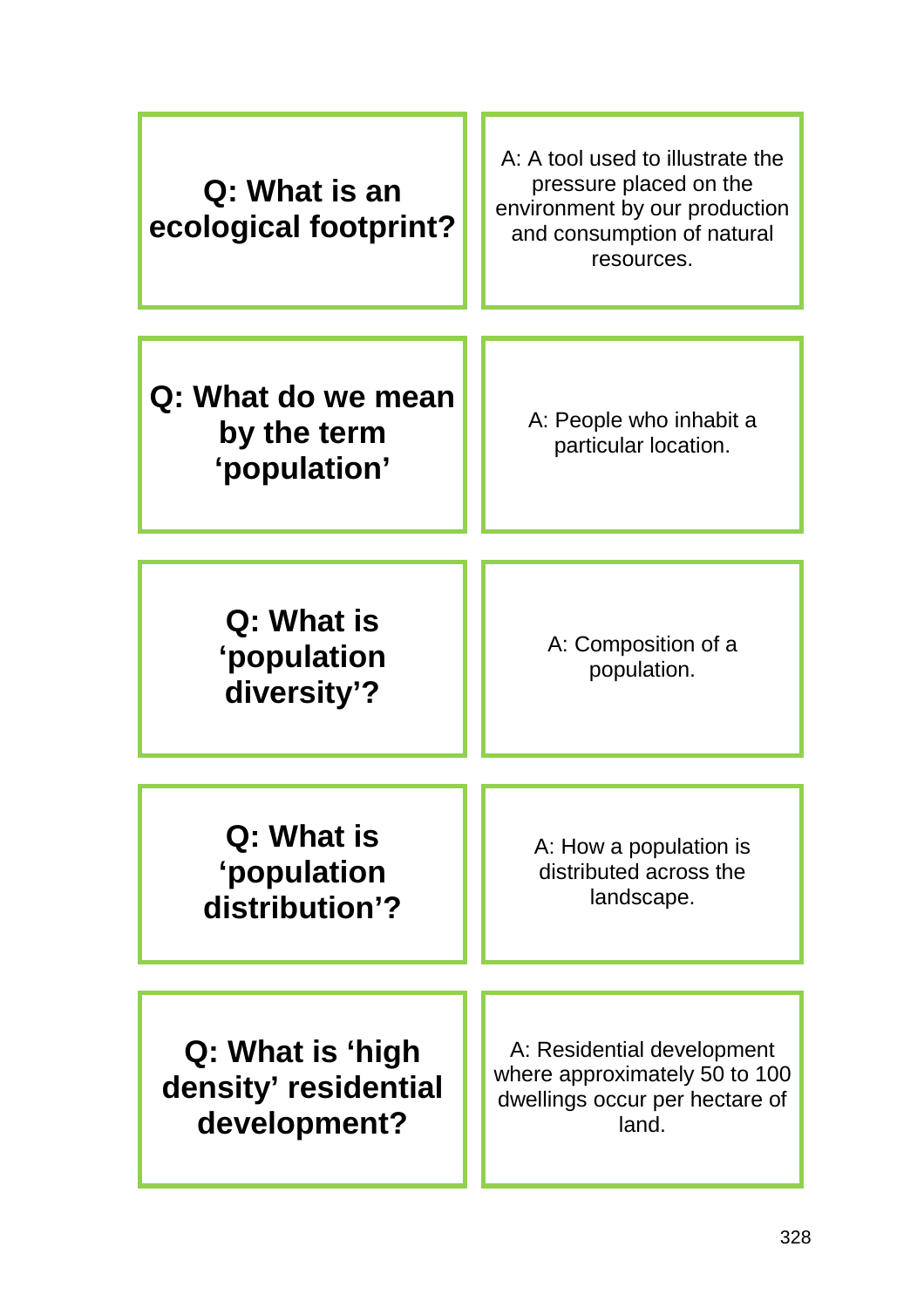| Q: What is 'low<br>density' or<br>'suburban'<br>residential<br>development?                                            | A: Residential development<br>where approximately 1-25<br>dwellings occur per hectare of<br>land.          |
|------------------------------------------------------------------------------------------------------------------------|------------------------------------------------------------------------------------------------------------|
| Q: What is<br>'population aging'?                                                                                      | A: Population trends indicate<br>there will be proportionally<br>more older people than<br>younger people. |
| Q: In what age<br>group is population<br>growth the fastest<br>for the western<br><b>Bay of Plenty sub-</b><br>region? | A: Among older people aged<br>over 75 years.                                                               |
| Q: Under the RMA<br>which agency must<br>prepare a District<br>Plan?                                                   | A: The District Council.                                                                                   |